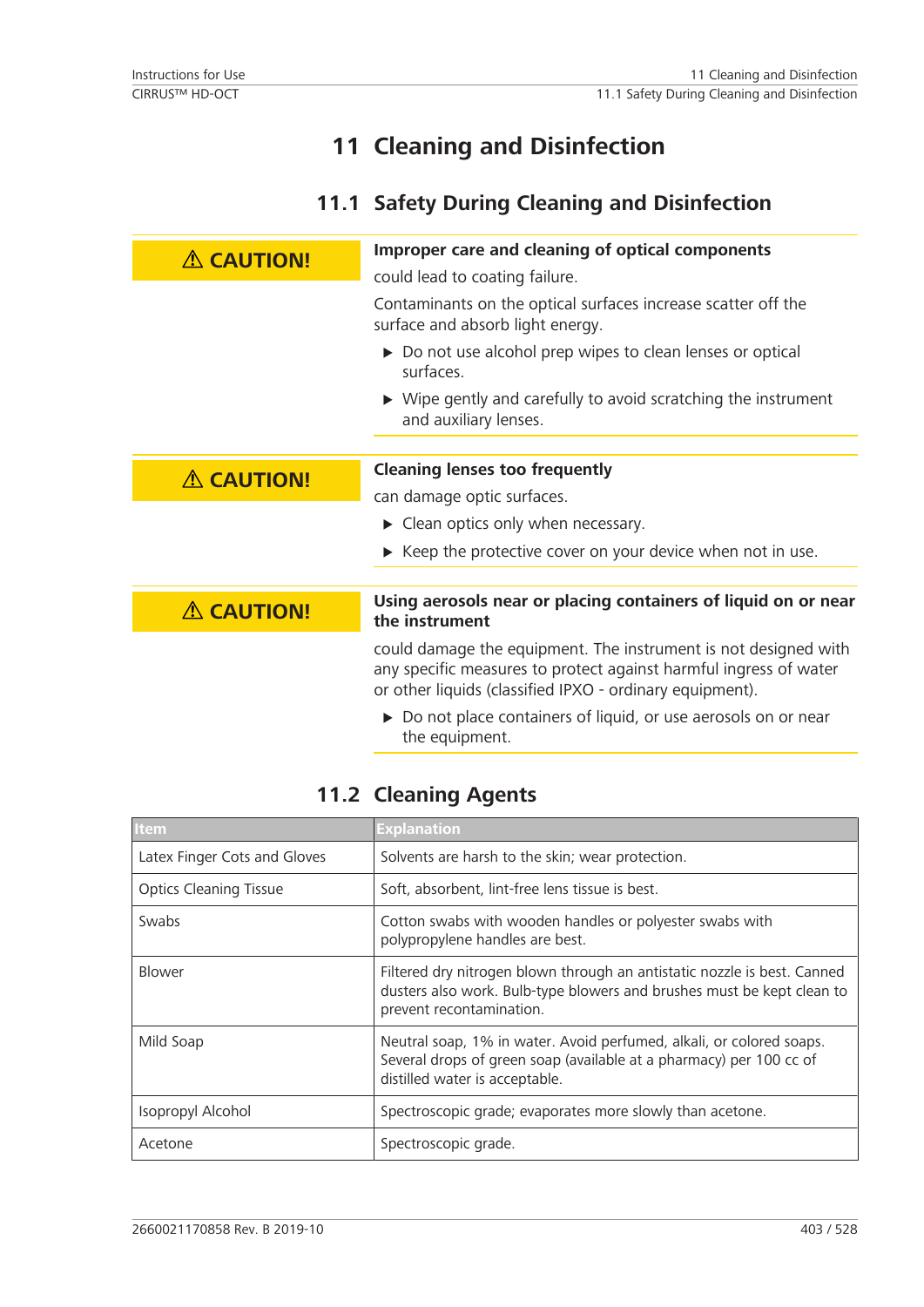| <b>Item</b>  | <b>Explanation</b>       |
|--------------|--------------------------|
| Hemostats    | For holding lens tissue. |
| Bright Light | For inspection.          |

## **11.3 Cleaning Optical Components**

## **11.3.1 Brush Cleaning Method**

| <b>NOTE</b> | <b>Edges on mounted optics</b>                                                                                                                                        |
|-------------|-----------------------------------------------------------------------------------------------------------------------------------------------------------------------|
|             | are often hard to reach.                                                                                                                                              |
|             | $\triangleright$ Wrap a lens tissue around a swab.                                                                                                                    |
|             | Soak the covered swab in acetone.                                                                                                                                     |
|             | > Brush around the edge of the lens and then across the middle<br>using a continuous figure-eight stroke.                                                             |
|             | $\blacktriangleright$ Repeat if necessary.                                                                                                                            |
|             | Use this technique to clean small lenses. Hold a folded lens tissue<br>with a hemostat to brush the surface clean.                                                    |
| Action      | 1. Fold a lens tissue about as wide as the lens. Do not touch the<br>area of the tissue that will contact the lens.                                                   |
|             | 2. Using hemostats, hold the tissue near the fold.                                                                                                                    |
|             | 3. While holding the optic, using tweezers if necessary, blow off<br>any dust.                                                                                        |
|             | 4. Soak the tissue with acetone.                                                                                                                                      |
|             | 5. Brush the fold in the tissue across the surface of the optic using<br>light pressure.                                                                              |
|             | 6. Repeat as necessary until the optic is clean, using a new lens<br>tissue with each wipe.                                                                           |
|             | 11.3.2 Wipe Cleaning Method                                                                                                                                           |
|             | Use this technique to clean very dirty lenses and mirrors.                                                                                                            |
| Action      | 1. Blow off dust.                                                                                                                                                     |
|             | 2. Fold a lens tissue as with the brush method.                                                                                                                       |
|             | 3. Apply acetone to the tissue.                                                                                                                                       |
|             | 4. Holding the lens tissue in your hand with the fold near the tip<br>of your fingers, apply uniform pressure while gently wiping<br>across the surface of the optic. |
|             | 5. Repeat as necessary until the optic is clean, using a new lens<br>tissue with each wipe.                                                                           |
|             |                                                                                                                                                                       |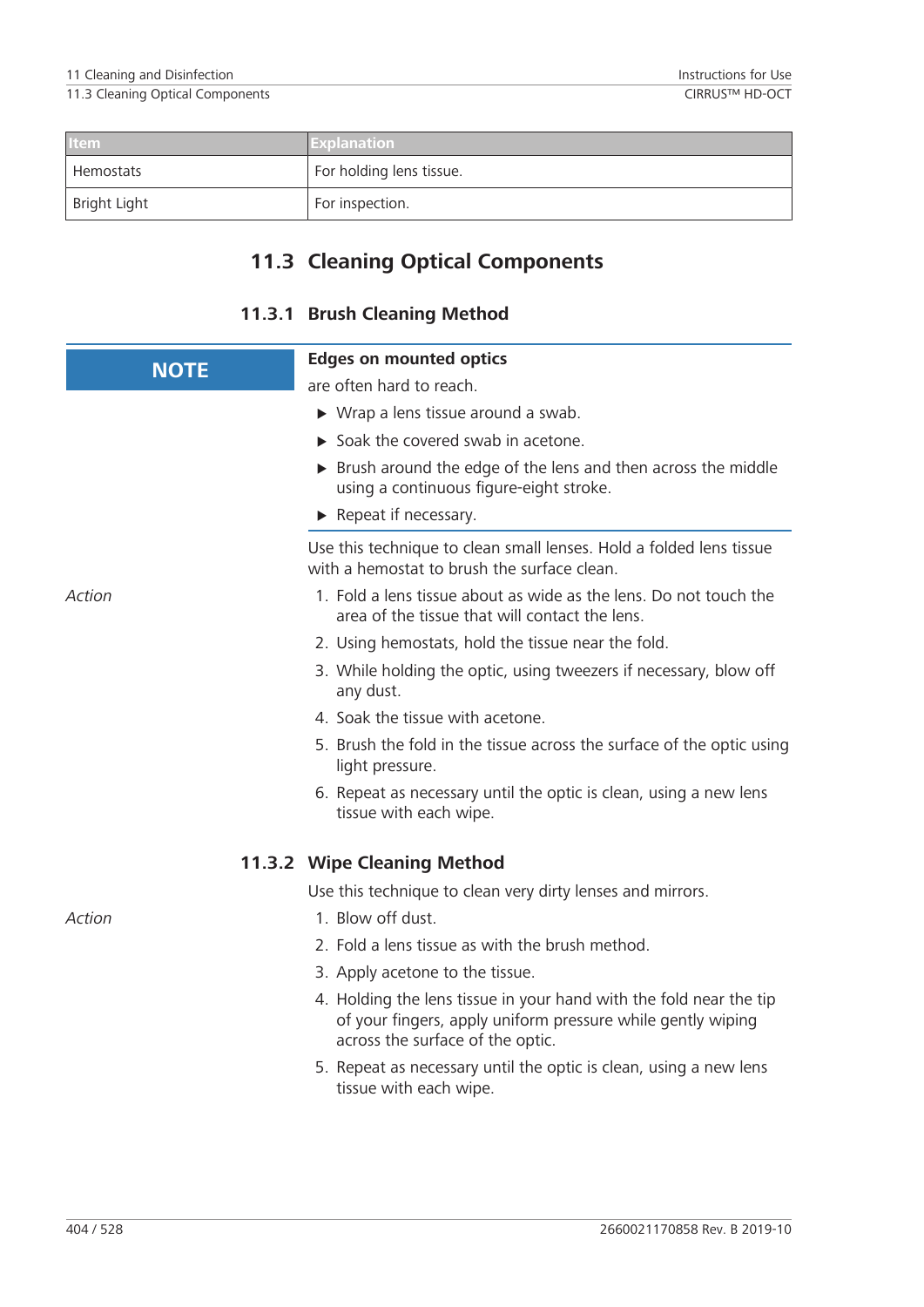### **11.3.3 Dust Cleaning**

Static electricity can bind dust tightly onto optics. Blowing removes some dirt; use a wet alcohol swab to remove the remainder. Acetone dries the optic quicky, which helps eliminate streaks.

- *Action* 1. Blow off dust.
	- 2. If any dust remains, twist lens tissue around a swab, soak in alcohol, and wipe the optic in one direction with a gentle figure-eight motion.
	- 3. Repeat as necessary.
	- 4. Repeat the steps above, using acetone.

### **11.3.4 Cleaning Heavy Contamination**

| <b>NOTE</b>        | Always clean fingerprints, oil, and water spots from lens and<br>optics immediately.                           |
|--------------------|----------------------------------------------------------------------------------------------------------------|
|                    | Skin acids can permanently damage optical coatings. Solvents can<br>redistribute dirt and oil.                 |
|                    | $\triangleright$ Use soap or other wetting agent to clean the optical surfaces.                                |
|                    | $\triangleright$ Use water to remove the soap.                                                                 |
|                    | $\triangleright$ Use alcohol to remove the water.                                                              |
|                    | $\triangleright$ Use acetone to speed drying and eliminate streaks.                                            |
|                    | Use this technique to clean fingerprints, oil, or water spots.                                                 |
| Action             | 1. Blow off dust.                                                                                              |
|                    | 2. Using a soap-saturated lens tissue placed around a swab, wipe<br>the optic gently in a figure-eight motion. |
|                    | 3. Repeat as necessary.                                                                                        |
|                    | 4. Repeat this procedure with distilled water.                                                                 |
|                    | 5. Repeat again with alcohol.                                                                                  |
|                    | 6. Repeat once more with acetone.                                                                              |
|                    | 11.4 Cleaning the Chin Cup and Forehead Rest                                                                   |
| $\Lambda$ WARNING! | <b>Strong solvents such as Acetone or Methyl Alcohol</b>                                                       |
|                    | will damage the chin cup and forehead rest.                                                                    |
|                    | $\triangleright$ Use a gentler disinfectant such as isopropyl alcohol.                                         |
| Action             | 1. Clean the chin cup and forehead rest with a disinfectant such<br>as isopropyl alcohol.                      |

2. If disinfectant contacts the ocular lens during cleaning, gently wipe the lens (see: Wipe Cleaning Method [ $\geq 404$ ]).